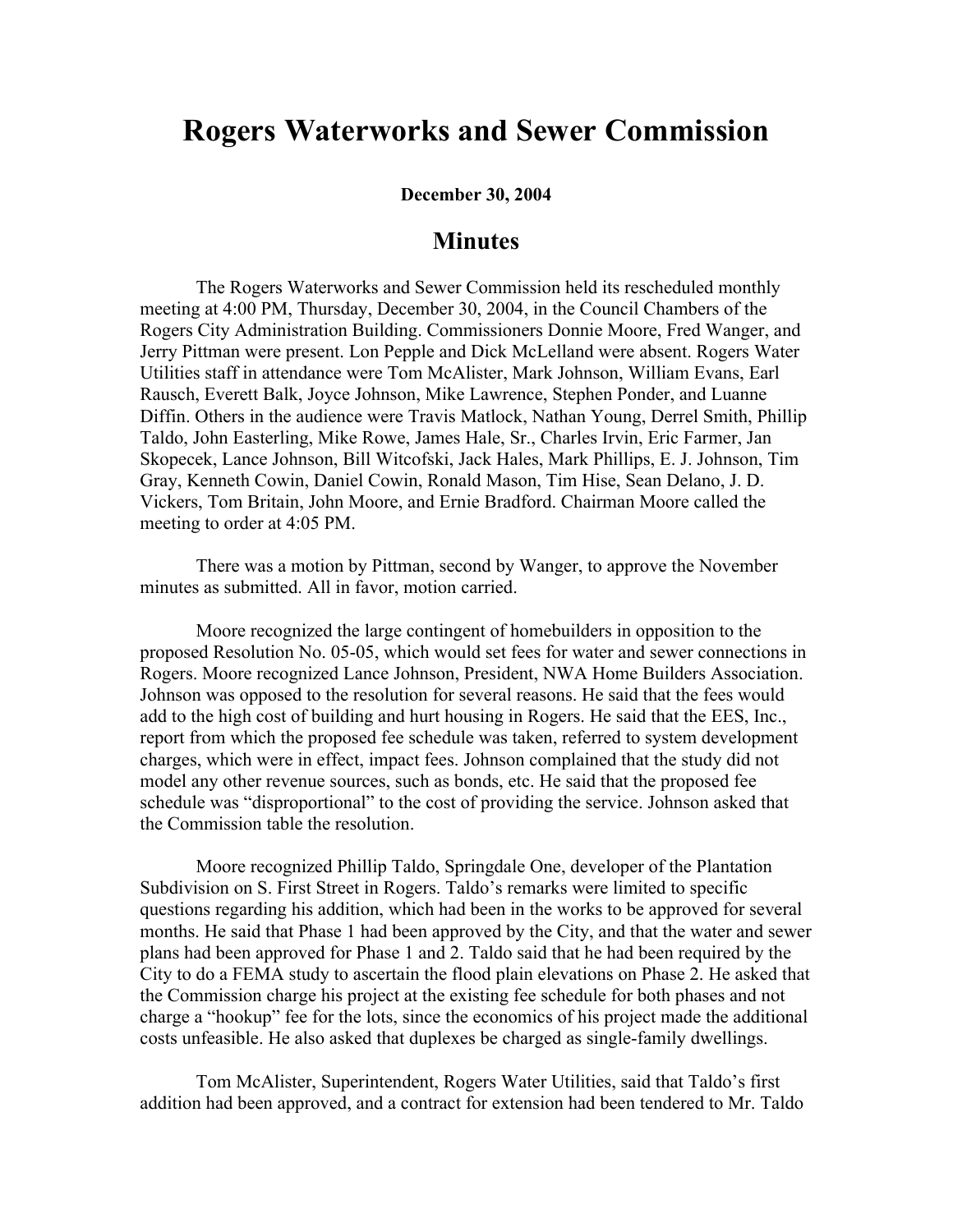last month, which Taldo had not yet signed. He said that RWU had planned to honor the contract, which charged connection fees based on \$150 for water, \$150 for sewer, per living unit. The contract mentioned only Phase 1, since that was all Taldo planned to develop originally, he said. McAlister said the resolution called for hookup fees from the person requiring the water service, and that duplexes would be charged as two living units.

Moore asked the Commissioners for input regarding the proposed resolution. Pittman noted a spelling error. Moore said that it might be better to move the effective date back to give the builders more time to adjust. Someone mentioned Bentonville and the connection fees that city was charging. An unidentified man said that Bentonville was different, since the Council was publicly elected, and the Commissioners were appointed. Moore noted for the record that the Rogers Council had authority to overturn any action by the Commission.

Several comments were heard form the audience regarding the proposal. More than one builder opined that the hookup fees were unfairly weighted in that a 1200 square feet home would cost the same as a 3000 square feet home. Pittman recognized Charles Reaves, who spoke about the fees being a "stop gap" measure, and urged the Commission to look at the larger economic picture. Reaves said that fees in Rogers and Bentonville would drive development elsewhere in a few years. He said that commercial development followed "rooftops", or residential development, and that the fees could hurt development in the long term.

Moore read into the record a prepared statement, which is included hereto and a part of these minutes. Moore said that the Commission was considering about \$100 million in capital costs over the next fifteen years, and that most of those costs were driven by development or growth. He said that the increased fees were an attempt to create more revenue so that the required infrastructure might be built to accommodate growth, while maintaining water and sewer rates at affordable levels. He said that the proposed rates were much less than the consultant had recommended. Moore said that the fees could help keep future rate increases down.

Finally, there was a motion by Pittman, second by Wanger, to adopt the proposed Resolution No. 05-05, after moving the effective date of the new access fees and hookup fees back to April 1, 2005, and April 1, 2006, respectively. All in favor, motion carried.

Moore thanked the audience for their input, and suggested that those interested might get together with staff to come up with a workable plan. As for Mr. Taldo's specific requests, he said that the Commission would have to further deliberate and "get back to him". At this point, the builders left the meeting.

Moore recognized Luanne Diffin, Laboratory Director and Industrial Pretreatment Coordinator. Diffin presented the Commission with Proposed Resolution No. 05-06, which expressed support for the City's Industrial Pretreatment Program. Diffin said that the resolution was required by the Arkansas Department of Environmental Quality, along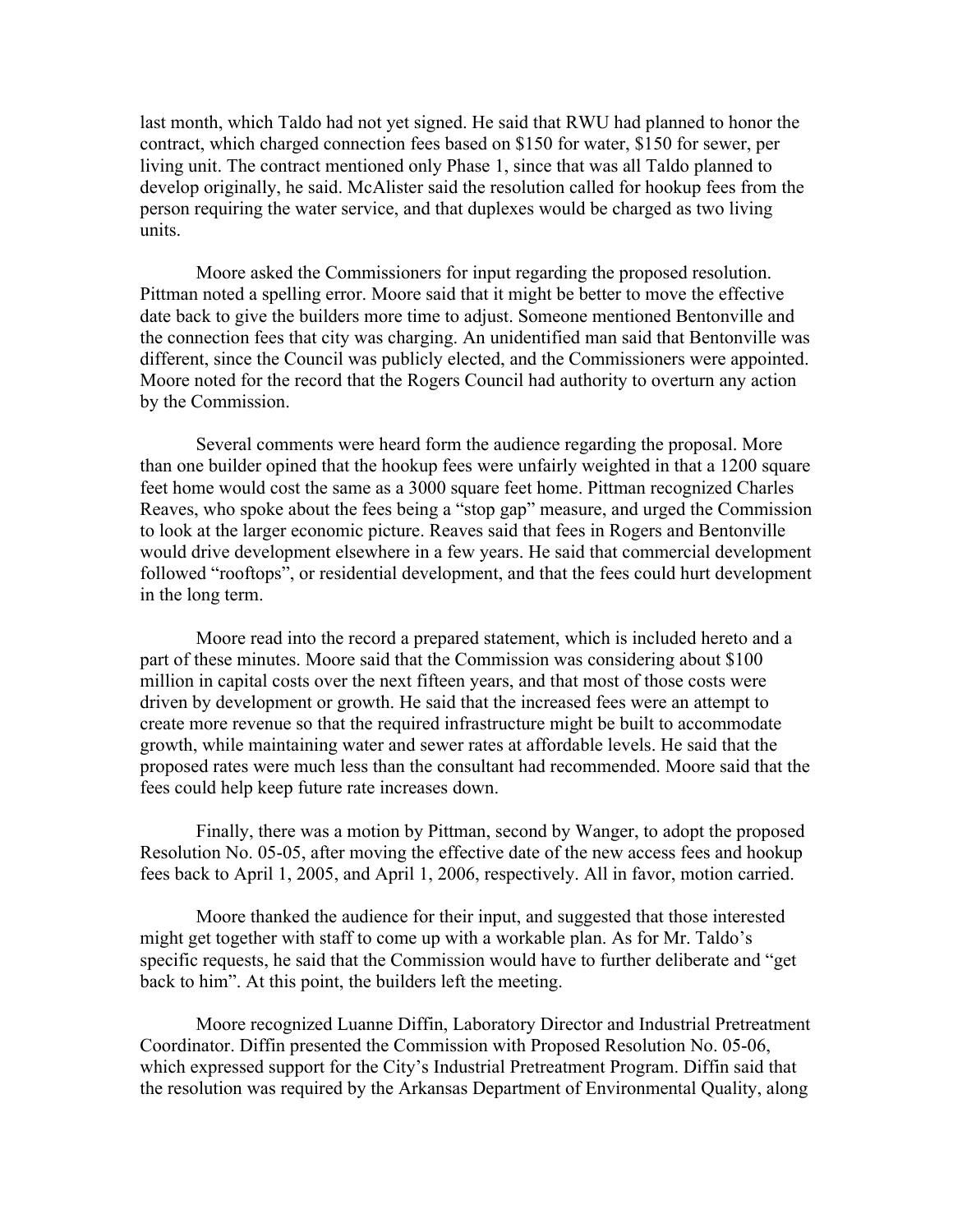with a program modification that was already under review. There was a motion by Pittman, second by Wanger, to adopt the resolution. All in favor, motion carried.

Moore recognized Mark Johnson, Utilities Engineer. Johnson presented the Commission with two requests for cost sharing from two separate projects. The first request was from Kevin Necessary, the developer of Post Meadows Addition, to help pay for an off-site water extension. Necessary asked for a contribution of \$30,150, since the 8-inch water line along post road was external to his addition. There was a motion by Pittman, second by Wanger, to approve the cost sharing scenario as requested. All in favor, motion carried.

The next request was from Randy Winski, developer of Warren Glen Addition off of West Drive. The request was to pay for the up sizing of the off-site sewer main, from an 8-inch to a ten-inch, as required by RWU staff. The request was for \$68,906, which Johnson said was a reasonable amount. There was a motion by Wanger, second by Pittman, to approve the amount requested. All in favor, motion carried.

Continuing, Johnson presented the Commission with Change Order No. 1, from Journagan Contractors, the utilities relocation contractor on New Hope Road. The request was for \$202,426.94, which was about ten percent of the contract price, Johnson said. He said that changes in conditions had warranted the change, such as the unforeseen difficulties crossing Dixieland Road. There was a motion by Pittman, second by Wanger, to approve the change order. All in favor, motion carried.

Continuing, Johnson said that the RWU had advertised for architectural services for a new engineering building, and had received five statements of qualifications. Of the five architectural firms, he said that the RWU engineering staff was most impressed by the SOQ from Perry Butcher and Associates. He requested that the staff be allowed to negotiate a contract with PBA for architectural services. There was a motion by Pittman, second by Moore, to allow the staff to negotiate with PBA. Moore and Pittman voted "aye". Wanger abstained. Motion carried.

Johnson concluded by saying that the water system improvements to southeast Rogers were under design, and that bids would be brought back to the Commission in January, in three contract sections.

Moore recognized Earl Rausch, Utilities Design Engineer, who requested that the Commission throw out the bids for the Pleasant Grove Road Sewer project, since there were no participating landowners. There was a motion by Pittman, second by Wanger, to throw out the bids. All in favor, motion carried.

Moore recognized Everett Balk, Project Facilitation Engineer, who gave the Commission a brief update of the activities of his section. When asked if he saw any improvement in the plan review/approval process, Balk said that the engineers were starting to come in for predesign meetings, which he thought was positive. Moore opined that it would take at least a year to optimize the process.